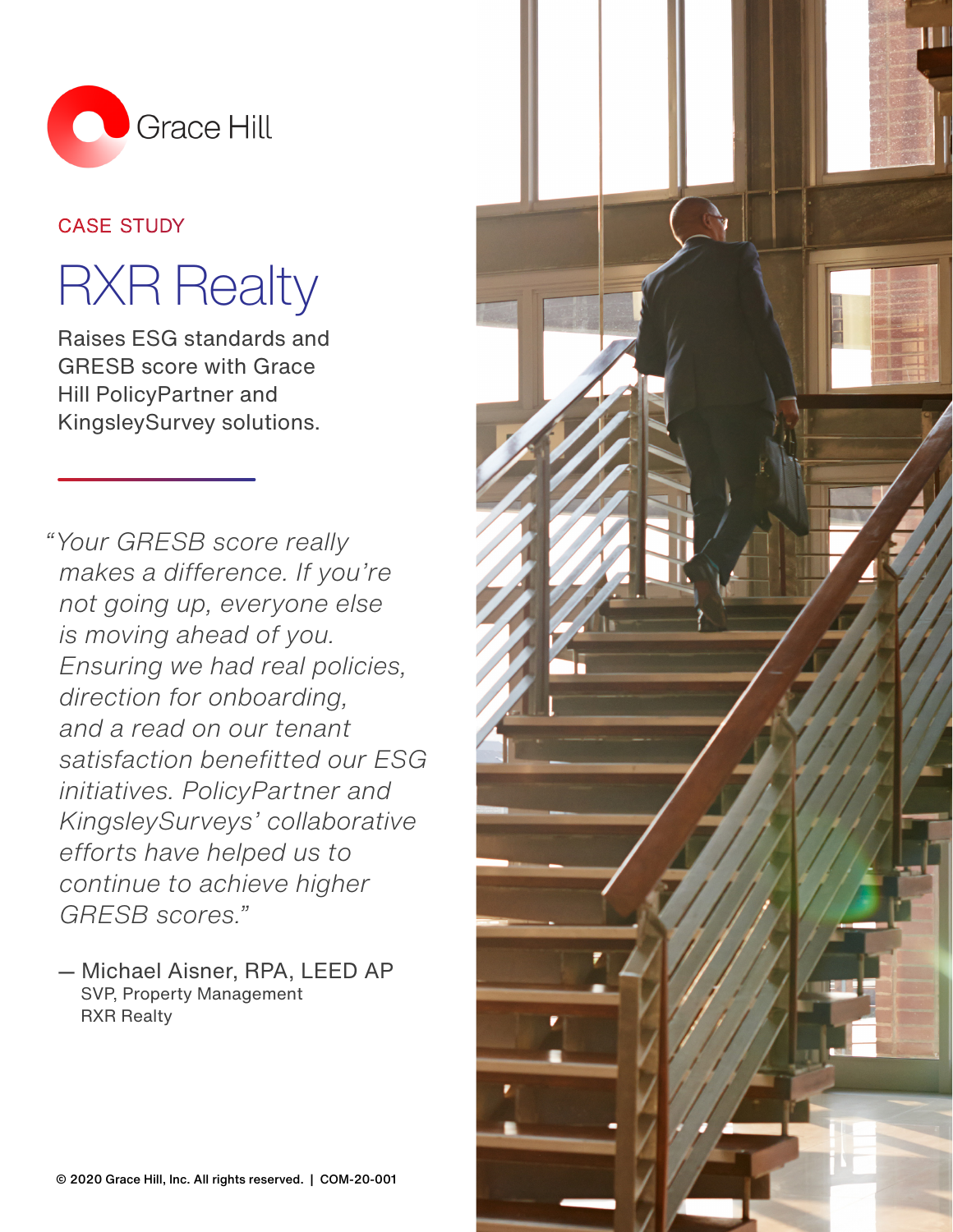#### **OVERVIEW**

RXR Realty is a leading real estate owner, investor, operator, and developer committed to building socially, economically, and environmentally responsible communities in the New York City, Long Island, Westchester County and Connecticut markets.

## CHALL FNGF

RXR wanted to improve their Environmental, Social & Governance (ESG) standards to increase sustainability and attract investors. In evaluating their current ESG status, it was uncovered that company policy was the greatest area of need. Numerous recent acquisitions had resulted in a lack of policy standardization and onboarding support, but no one wanted to take on the overwhelming task of organizing and updating policies. In addition, they needed a system of collecting feedback from tenants to develop targeted action plans and further improve ESG standards.

## **SOLUTION**

During multiple onsite working sessions, PolicyPartner worked closely with RXR to consolidate and update existing policies and fill any critical gaps. Together they established a single gatekeeper and developed a cohesive digital policy manual that can be accessed online and automatically updated. In addition, RXR implemented regular Kingsley tenant surveys to monitor tenant satisfaction with items like cleaning, security, and heating and cooling.

# **Benefits**

# **Investor Relations**

 *"Having a high GRESB score is becoming more and more important as investors get savvy. They are not just looking at the bottom line. They want to know who they're doing business with. We can post our policy and survey implementations in our GRESB score. And that helps us differentiate ourselves in the market."*



# **Onboarding**

*"Policies are now a part of our onboarding program. We can assign the policy handbook and the quiz. So we know our employees have read it. We can sign off on the fact that they've been given this tool and know all the details on being an RXR property manager."*